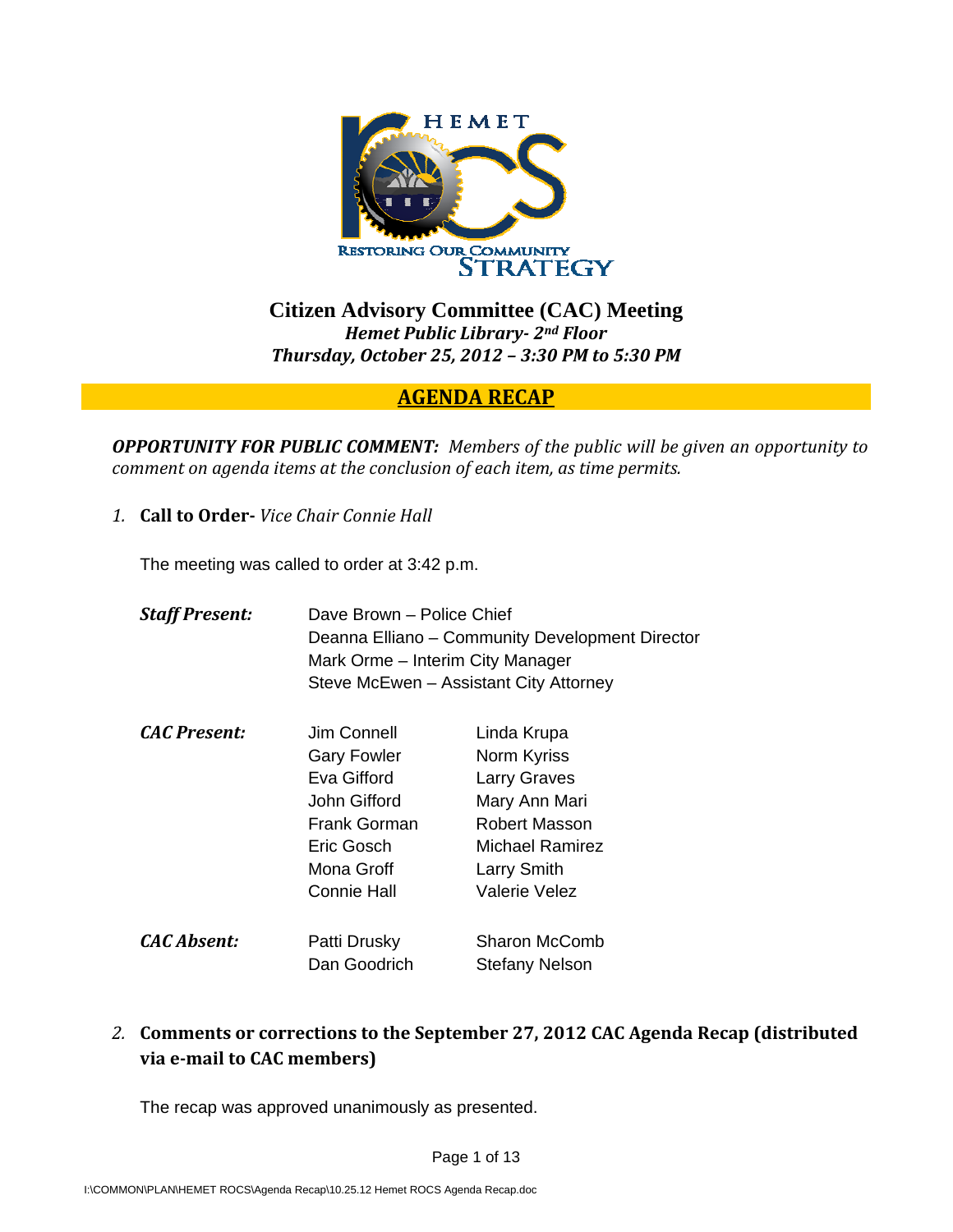## *3.* **Summary Updates on Hemet ROCS Implementation Efforts**

## *a.* Public Outreach & Event Coordination – *Interim CM Mark Orme & CID John Jansons*

Interim City Manager Mark Orme advised the CAC that the 800 number for Hemet ROCS is up, running and accessible at 855-513-ROCS (7627). Any graffiti, shopping carts, etc. can be reported via this line, or if you are just looking for information regarding the program, you can obtain that as well.

ICM Orme further conveyed that the City's website had been updated, in response to both CAC and community input, to include a large Hemet ROCS button at the bottom of the main page. When pressed, that button will take you directly to the Hemet ROCS page and related info. You can obtain agendas and recaps for the CAC meetings, as well as a variety of information.

Finally, ICM Orme informed the CAC that the positive attributes of Hemet ROCS are being noticed by the community, and two donations have been received in the amount of \$100 and \$75. He then turned the meeting over to Community Investment Director John Jansons.

CID Jansons introduced himself, noting that the Community Investment Department had been solicited to help the Hemet ROCS program with community outreach activities, and to notify the public about what Hemet ROCS is, what it isn't, what it's doing and how it can benefit the community. One method that has been devised is the establishment of an information booth that will be set up at the Hemet Farmer's Market events on Saturday mornings. We are going through the stages of putting together the equipment that is needed to implement this booth, including lining up a schedule and group of volunteers. He distributed a calendar for the CAC to pass around, and requested that they add themselves as a volunteer for one of the upcoming Saturdays that might work for them, or make a note in the margin regarding a possible time frame for them to assist in the future. He reverted the meeting back to ICM Orme.

ICM Orme provided an update regarding feedback received on the community newsletter that had been distributed to all city residents, which highlighted the Hemet ROCS program. He noted that 99.86% loved the newsletter, while the other 0.04% consisted primarily of county residents who felt that extra money should not have been spent on postage to include non-City residents in the mailing. He explained that the City had actually saved over \$5,000.00 by mailing to all residents in the 92544 zip code, rather than having to distinguish between city and county residents, which would have required a rearrangement of the format that was used for the mailing.

### *b.* Volunteer Support – *CM Mark Orme*

ICM Orme advised that a number of volunteer interests had been received via the volunteer form on the website. He plans to meet with those people to move forward in establishing the volunteer program.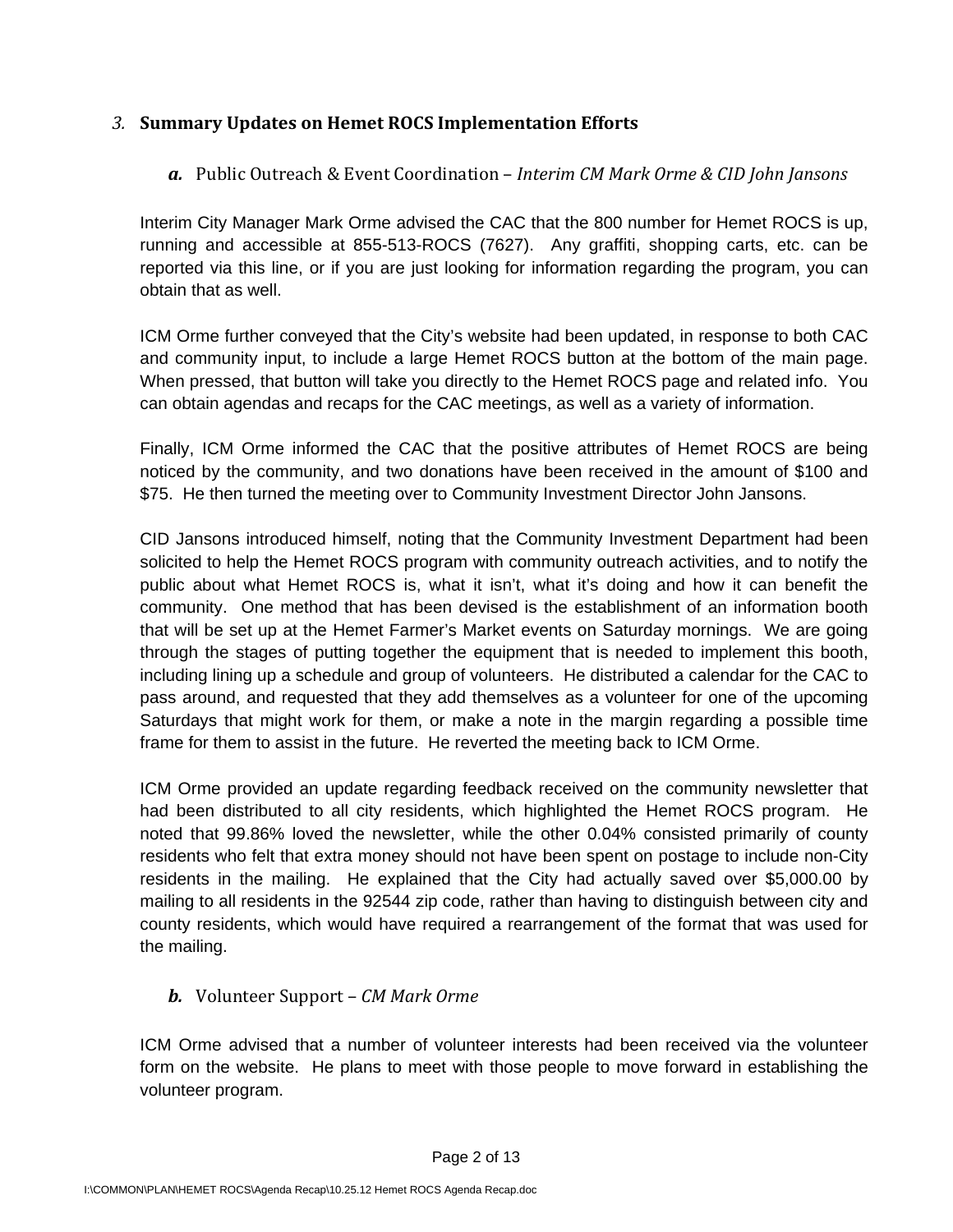*c.* Field Operations Task Force – *Police Chief Brown & CDD Elliano*

Police Chief Dave Brown informed the CAC that 25 new police volunteers were recently sworn in and would be assigned throughout the City. The reserve program has been approved and should be posted on the website as an open and continuous enrollment. In terms of Field Operations, we have assigned a police sergeant to supervise the team. The group is meeting every Thursday and has targeted two problem apartment complexes so far. When we started this task force approach concept, we were careful to say that the best ordinances are really only as good as our ability to enforce them, and there continues to be staffing issues in the affiliated departments. Code Enforcement has assigned a couple of officers to be involved with the task force, but it is not their full-time assignment, and with our contingent, the sergeant is the primary affiliate, but the other two police officers are still undergoing training. We are working feverishly toward a fully operational task force, but are still dealing with these staffing issues. Some of the most important ordinances with teeth are in place, but the resources to really put the backbone behind them are still on their way to fruition.

CAC Member Connell: When you say you are targeting two apartment complexes, what do you mean by "targeting"?

Chief Brown responded that the first two, which he had referred to, were previously scheduled inspections by the Fire Department and Code Enforcement Division. The Police Department accompanied on one of them, but they are mainly looking for Code, Health and Safety issues. The primary purpose of our Thursday meetings is to identify and prioritize the areas in the City that are giving us the most problems so that we can target those areas.

Community Development Director Deanna Elliano elaborated on that subject, advising that in addition to the two apartment complexes, the team had also gone out on a code complaint that continues to be in progress, which resulted in a number of units having to be retrofitted. Sometimes this requires tenants to temporarily vacate their units during the retrofitting process, as it did in this case. The task force team also went to a mobile home park today. We are getting our feet wet, fine tuning our procedures, and our coordination meetings on Thursdays, as the Chief mentioned, are to prioritize our inspections. We will continue to report back regarding the task force operations.

CAC Vice Chair Connie Hall indicated that she was a county resident in the 92544 area code, who had received the City's newsletter. She expressed pride and appreciation for the letter.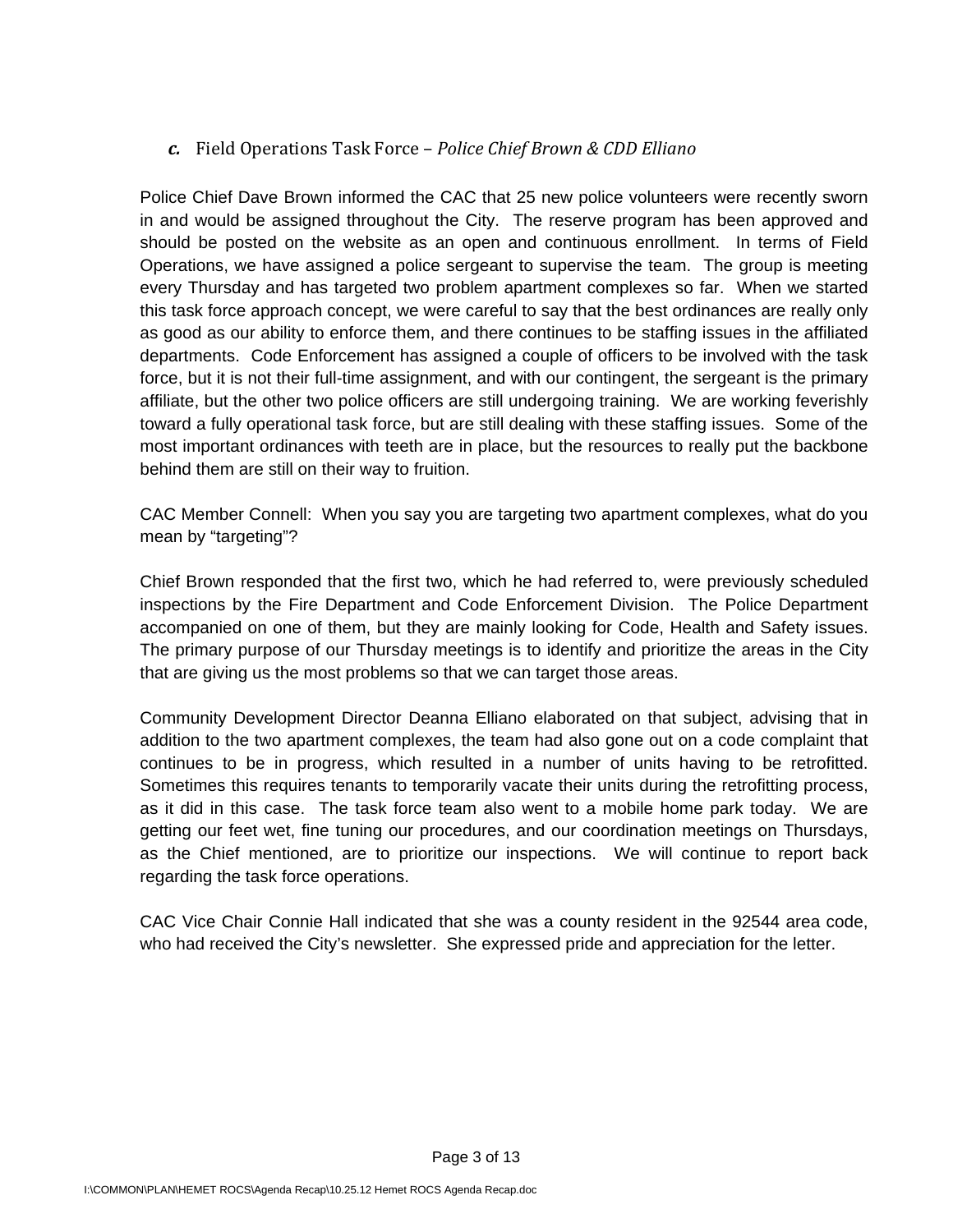# *4.* **Presentation: Status of Remaining Hemet ROCS Ordinances and proposed work programs –***Community Development Director Deanna Elliano & City Attorney Eric Vail*

CDD Elliano distributed an updated chart outlining the remaining ordinances and work programs from the initial list. She offered an explanation of each item as follows:

- 1. A zoning code amendment regarding the Alcoholic Beverage Permit Process & Regulations was discussed at the last CAC meeting, and presented to the Planning Commission as a work study item at their October  $16<sup>th</sup>$  meeting. A public hearing regarding this project will be held before the Planning Commission on December  $4<sup>th</sup>$ .
- 2. Companion to the aforementioned amendment is the "Social Host" Ordinance. CAC Members Michael Ramirez, Valerie Velez, and Gary Fowler have been actively involved in this effort, and provided assistance with research of similar ordinances in other communities. This type of ordinance typically creates a "social host" liability, that imposes responsibility on the social host, or private individual who serves alcohol in a non-commercial setting. In the event that an obviously intoxicated person or a minor to which they served alcohol is subsequently involved in an accident or other activity that causes death or injury to a third party, the social host would share liability. Such an ordinance will provide additional teeth for enforcement of an act that is technically already illegal, and will allow for the issuance of administrative citations as well as the imposition of misdemeanor charges.
- 3. An update to the existing Administrative Citations Ordinance is underway, which will augment additional collection methods, will give us authority to require payment for multiple re-inspections for which there is currently no cost-recovery, increasing fines for certain violations, and simplifying the lien process. We will be working on this with the City prosecutor, and should have an update for the CAC in January.
- 4A. An update to the existing Abandoned / Foreclosed Property Ordinance will require registration of properties at the time a Notice of Default is filed on a property. This update is also planned to be to the CAC in January.
- 4B. An item not on the previous list, which is more for staff follow-up than CAC action, includes more proactive enforcement of boarded, foreclosed and unfinished construction properties, that have been in their current state for extended periods of time. This approach will be taken utilizing a variety of tools. The CAC will be updated on our progress.

CAC Vice Chair Hall: Regarding 4A, how do property owners know to register with the City?

CDD Elliano responded that before the update could be implemented, the City would have to provide notification to the banking community, advising them of new procedures. She indicated that most lien holders are familiar with the process, generally – just not with the City of Hemet utilizing it. We have coordinated with the County of Riverside, who has a data base for Notices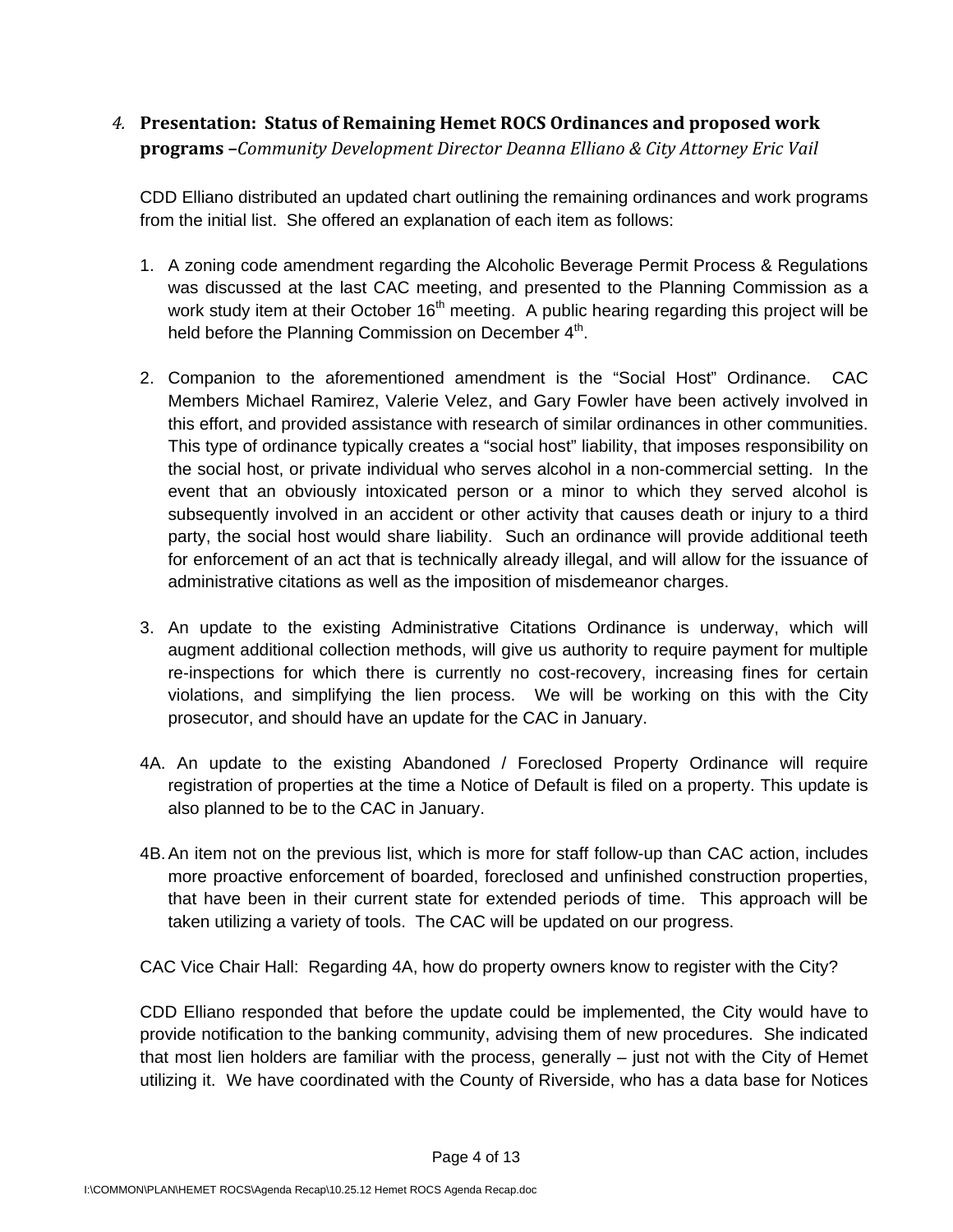of Default, so if something is falling through the cracks we can contact them and make sure that everyone is registered.

CAC Council Liaison Larry Smith: Regarding Item 4B, do you foresee in the unfinished construction properties some sort of screening mechanism built into this ordinance to reduce the negative visual impact of ongoing projects that are having trouble with completion?

CDD Elliano suggested that this could be looked into, but the goal would be to get them started on construction again. In the meantime, if they don't have the means or the property is going through the resale process, we could look into adding something into the ordinance regarding screening or fencing that could be done.

- 5. (Showing as No. 6 on the chart) An update to the existing nuisance abatement ordinance is being drafted, which will add more teeth to the ordinance and streamline the appeal and lien processes. We will return with provisions at the January meeting, and hopefully be ready for City Council review in February.
- 6. (Showing as No. 7 on the chart) The abatement of prostitution and motel residency ordinance will deal with short motel stays in association with activity that the City does not condone. We are working with the City Attorney's office to see what ordinances are in place in other cities that might be able to assist us in combating this situation. Overall, even with the ordinance in place, we need more proactive enforcement of these problem motels & properties, and we are looking at the task force model to help us work through it.

Chief Brown advised that he was conducting a survey among California Police Chiefs regarding these types of ordinances and what the impact is for their community, so that no time is ultimately wasted on something that's not useful or enforceable. He expects to have information back in time to provide an update at the next CAC meeting.

- 7. (Showing as No. 8 on the chart) The Rental Unit Registration and Inspection ordinance will create a registration process for all rental housing properties within the City. This includes an annual registration fee, in addition to a business license, allows for City inspection of rental properties, and requires completion of the Crime Free Housing Program. This is a huge program and undertaking, and we have been researching various other cities who have implemented similar ordinances. It also requires a comprehensive database of rental properties, which is being coupled together with various sources. In response to inquiries regarding whether this would be a mechanism that could help fund public safety, unfortunately it can only be a cost recovery program, with no unallocated general fund revenue involved. While it will be a helpful program, it will not be able to generate funds for any police or safety programs, apart from those associated with the inspections.
- 8. (Showing at No. 9 on the chart) A zoning ordinance to establish city-wide landscape and property maintenance standards is under consideration. Ironically, a foreclosure or abandoned house has higher standards than those that are occupied. The lack of property and landscaping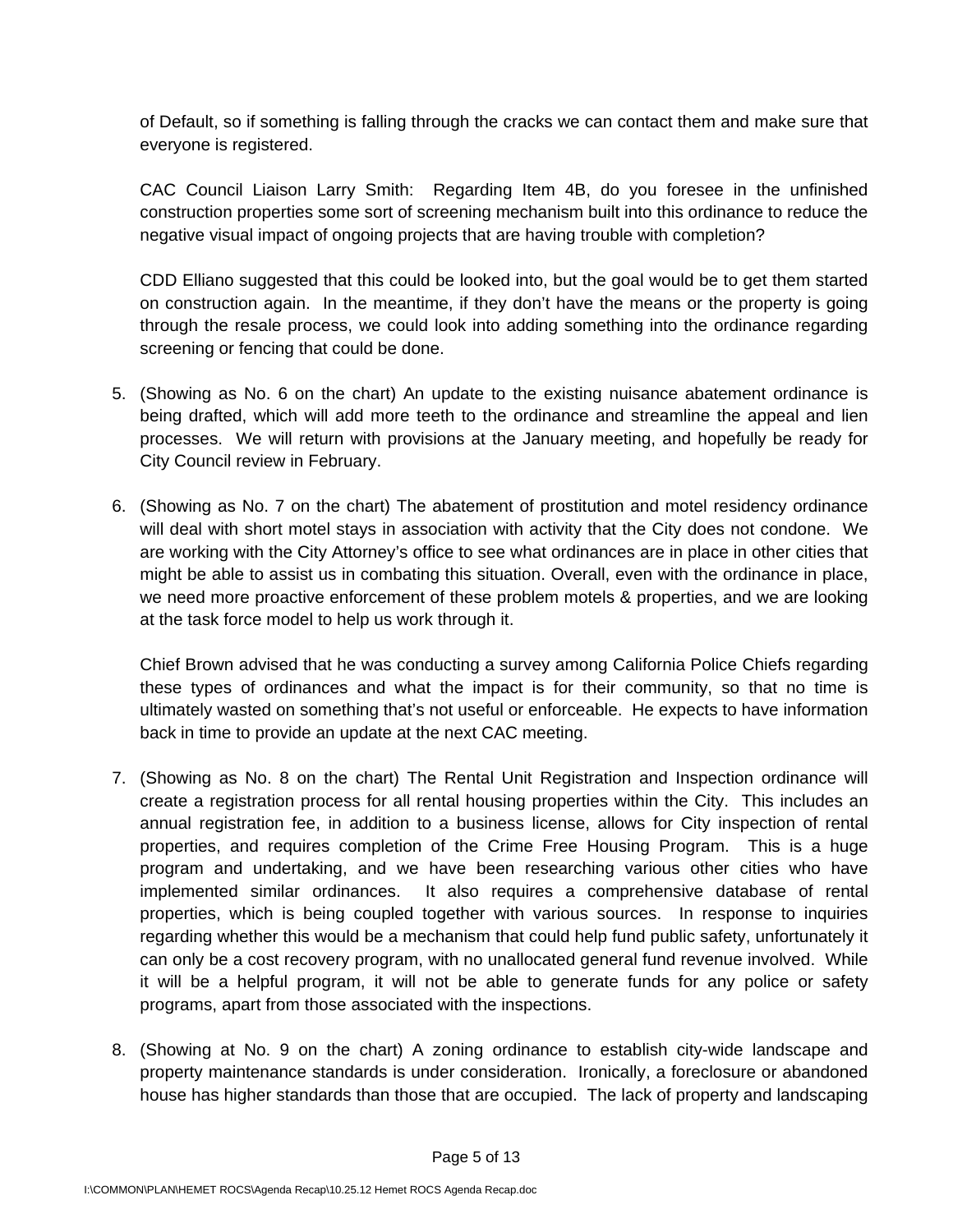maintenance leads to an impression of blight, however, we need to establish standards for occupied homes before we can impose them. We are hoping to come to the CAC in February with concepts for this ordinance.

9. (Showing as No. 10 on the chart) An update of the Business License ordinance was being considered, with regards to possible opportunities of updating the licensing provisions for rental units. The current fee is \$40 for up to the first three units and \$1.00 per unit thereafter. An apartment complex is \$1.00 per door. In terms of larger properties, this is a very minimal fee. The downside of updating it through the business license mechanism is that it would be considered a special tax, which must be placed on a ballot, and requires a 2/3 vote of the electorate to be able to implement the update. The potential cost for such an election would be \$50,000, therefore staff has not been directed to pursue this change at this time.

CAC Member Mona Groff: How did the initial \$40 plus fee get passed?

ICM explained that Proposition 218 is what now mandates that we must vote to change the existing business license fee. Prior to that, a vote may not have been required at all. One of the things that the City has done, proactively, is start to compare some of the information that we have in our database with what we receive from the County. Since starting this comparison, the City has captured approximately 434 new rentals that are now paying their fee, which in the past were not.

CAC Vice Chair Hall: Are they new because they are new rentals, or because they've just been captured.

ICM Orme clarified that he was referring to them as new because they have been captured and are now paying. They may or may not have been rentals before.

CAC Member Frank Gorman: I think we need to move forward with this as soon as possible, and believe that the \$50,000 election cost is worth the cost to get the program going. A \$25 per unit fee would simply require that rents be raised by that amount. \$50,000 is a small price to pay for more police protection.

Discussion ensued regarding the number of rental units in the City.

CAC Member Gorman: I thought it had been mentioned that there were 16,000 rental units in the City.

It was discussed that the census had indicated that 43% of the City's 35,000 units were rentals.

CDD Elliano indicated that part of the need to develop a database was to get an accurate accounting of the number of rentals in the community. She noted that apartments and other multi-family dwellings accounted for approximately 7,000 rental units. What continually changes is the single-family rentals.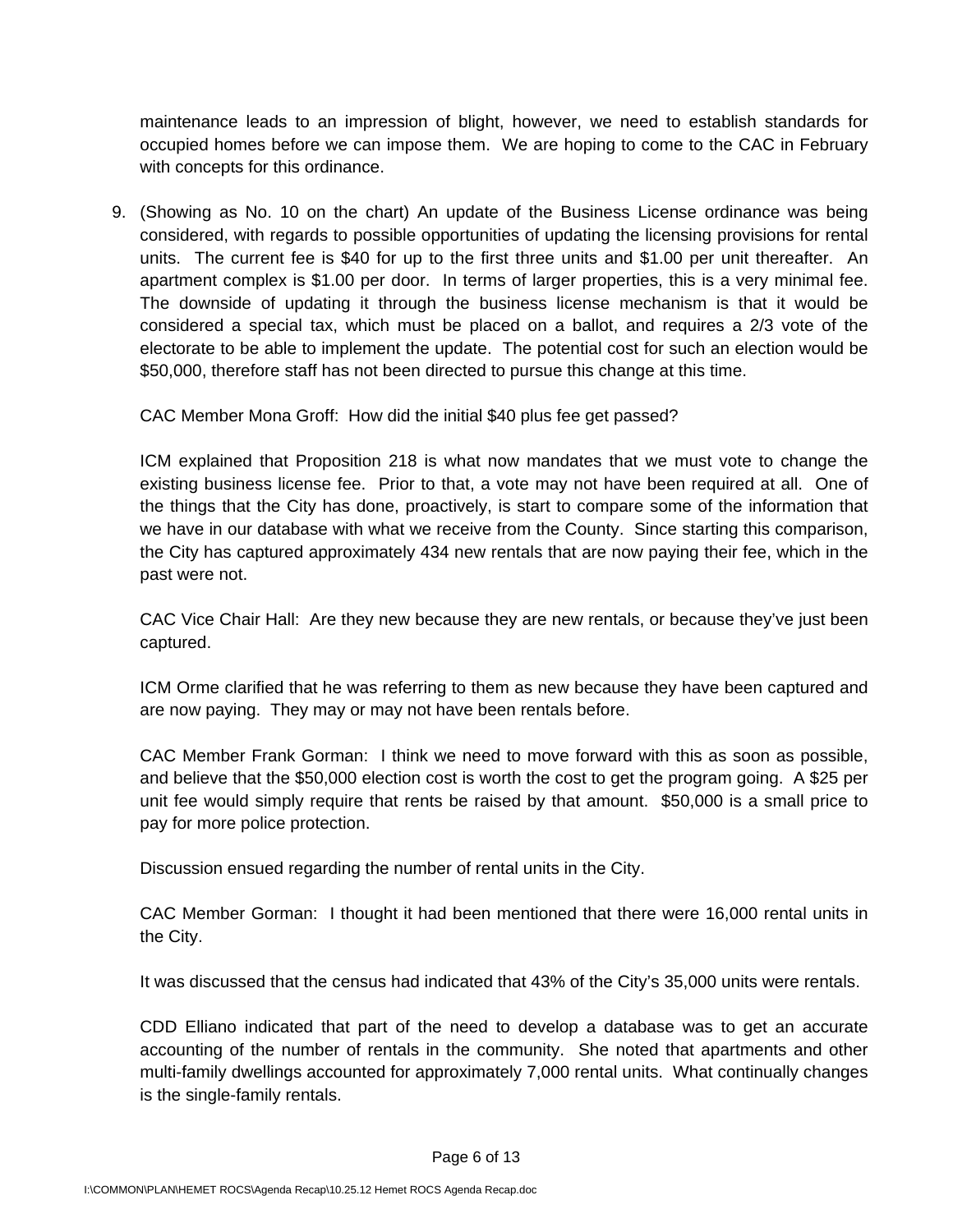CAC Member Gorman: So there are at least 7,000 units.

ICM Orme noted that fees were currently being paid for 2,331 rental units according to the Finance Director

CAC Member Eric Gosch: So there are approximately 5,000 units that are not paying fees.

CAC Member Gorman: So if \$25 per unit is not enough, then we should charge \$35. It is a small price to pay for more protection.

CAC Member Mary Ann Mari: Inquired regarding whether research or studies have been completed on Mobile Home Parks or senior Mobile Home Parks. In the past, most of the homes were owned individually, but the park owner was paying the fees. Now we have a lot more parks that have park-owned coaches. Have you looked at any way that this might be applied in Mobile Home Parks? Most taxes and fees are passed through to the residents, and for a lot of seniors in the senior Mobile Home Parks it could be a hardship.

CDD Elliano: In terms of the existing business license tax for rental units, it would apply to Mobile Home Parks if it is set up that way. In a Mobile Home subdivision, where lots are owned individually, it would not apply. This is also part of the database that needs to be looked at in terms of what we're capturing. As far as whether there would be different rates for Mobile Home Parks vs. apartments, or duplexes, etc., we simply have not gotten to the point of determining that yet.

CAC Member Mari: Currently we complete a quarterly form to the City regarding the number of vacant units, the number of park-owned units etc. Are you using that information for the database?

CDD Elliano: For our department we use this information more for our reporting to the State and our inspection stats. This has also been an internal discussion, because different departments have their own databases that we are trying to consolidate in order to share information.

CAC Member Groff: In the last four years, the City has gone from over 400 employees to 283. Wasn't this rental matter an issue when there were more employees? Why wasn't something done then, when there were more resources?

ICM Orme responded that this was one of the reasons that the CAC was so valuable – because we are able to look at the issues right here and now. If the CAC had been around four years ago, when there were a greater number of employees, we would have had the resources to do a lot more.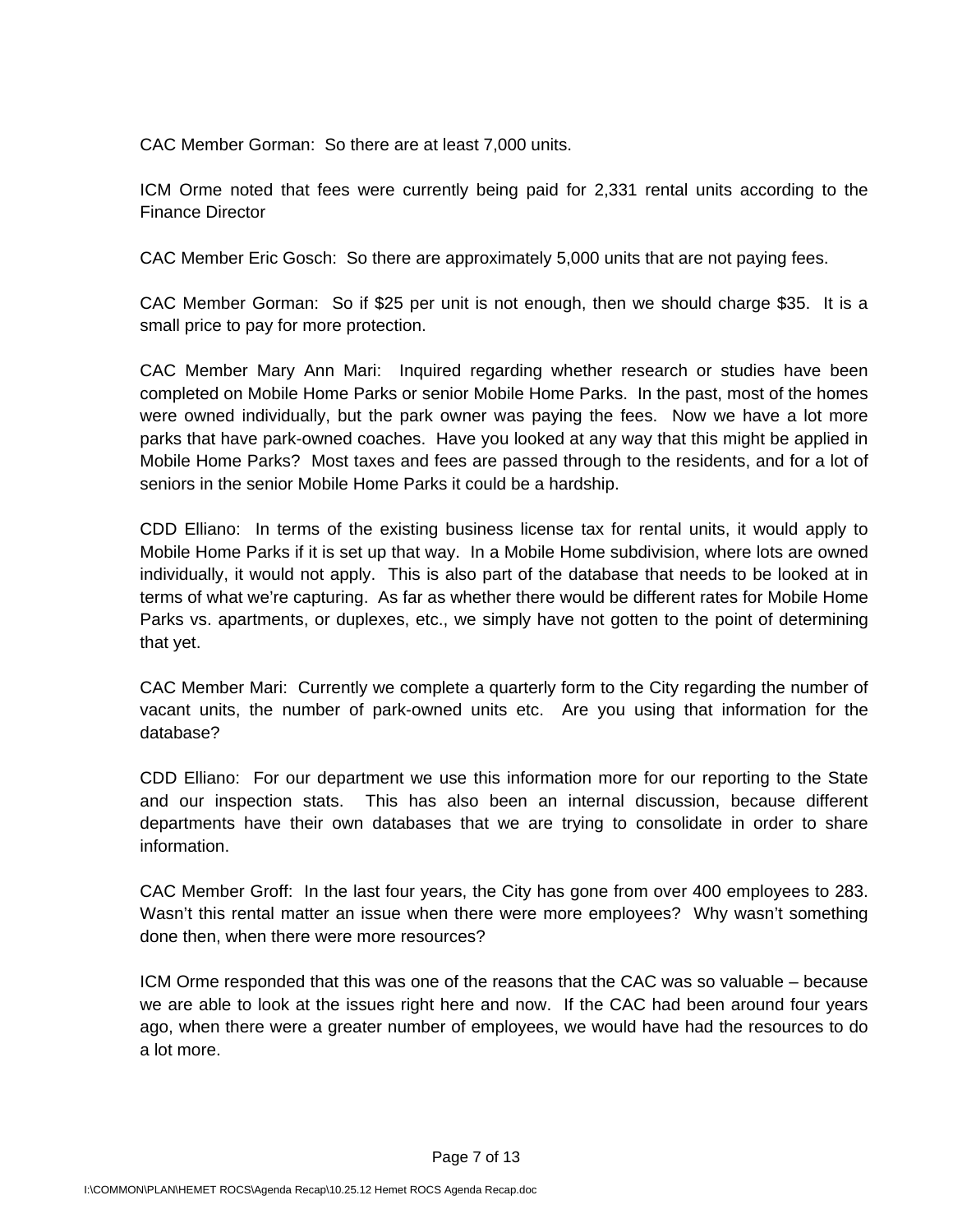CAC Vice Chair Hall: We did not have a lot of the problems that we have now, when the City had all of those employees. Regarding the fact that 43% of the units in the City are said to be rentals, and only 2,331 of them are paying fees, is there a plan to help capture the balance?

CDD Elliano responded that she had been having similar conversations with staff and it is one of the reasons that we are attempting to bring all of the various databases together. The one thing we can do regardless of anything else is to try and capture those available revenues, as minimal as they may be.

CAC Member Michael Ramirez: Do we have any idea what percentage of the City's rentals include absentee landlords that do not reside in the community?

CDD Elliano noted that staff was unfortunately dealing with primitive tools. The information is there, but we need time to pull it all together.

CAC Member Gary Fowler: Getting this information compiled will be worthwhile.

CAC Member Gorman: Do we know when the next available date is to get an initiative on the ballot?

Discussion ensued, and it was determined that June would be the next available date.

CAC Member Gorman: I would like to see what the feelings of the City Council are regarding this concept.

CAC Member Norm Kyriss: I have done some research regarding out-of-town property owners, and believe that 43% is fairly accurate. It would not be difficult to do some additional research and provide those numbers. We can track landlords that live both within and outside the City, as well as how many rentals they actually have here. He inquired regarding whether his company license would satisfy the business license need for rental properties that he manages, or if the rental property owners would need to register individually.

CDD Elliano responded that the rental property owners would need to obtain the business license for their individual rental properties.

CAC Member Kyriss: Suggested that perhaps property management companies should share information with the City regarding the properties that they manage, since some owners may not be inclined to willingly register their properties.

CDD Elliano indicated that this information would be very helpful in building the database.

CAC Member Kyriss: My company would be happy to do so. He recalled a time in the 1990's when San Bernardino had a problem with blighted areas. They provided notices to property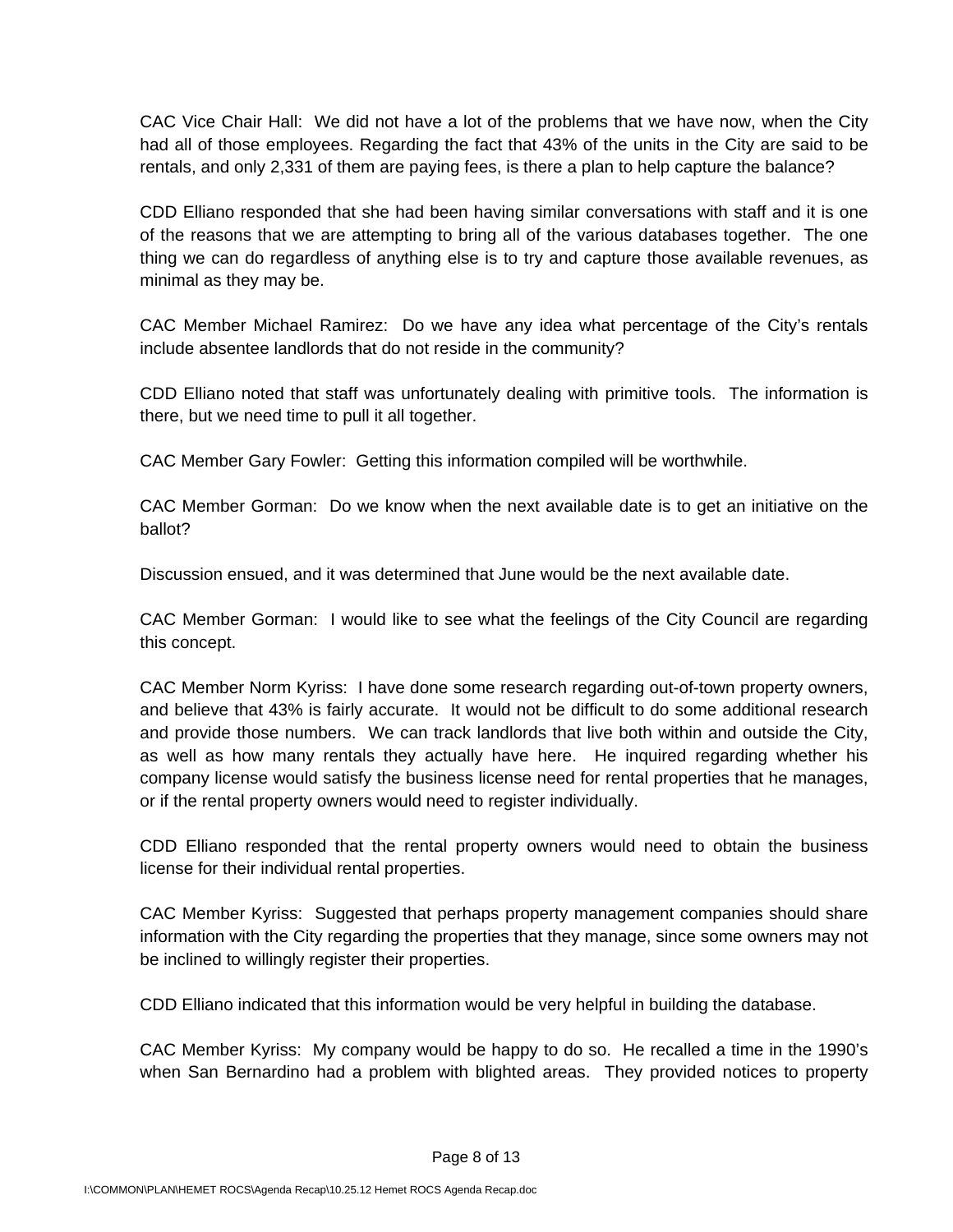owners, and if they did not get a response or compliance, they eventually tore down the problem building and eliminated it altogether. I wonder if we can do something like this in Hemet?

CDD Elliano responded that while the City of Hemet does have the ultimate authority to abate such properties, the problem is funding. It is costly to demolish buildings, and the City would have to front the money. She noted that another option was receivership, and explained how the process worked.

CAC Member Jim Connell: I live in the Nuevo hills and recently received a bill for \$115 for the brush around my home. Perhaps we should look at a way of assessing a fee on all properties in the valley to help the Police Department instead of only assessing it on apartments or rental units.

CAC Liaison Smith: Sixty percent of the City of Beverly Hills is rentals. Maybe we should check with them on how they make it work.

CAC Member Mari: For the past four years I have been paying \$70 per year for a business license in the City of San Jacinto for my rental units. Has anyone checked with them to see what they're using for their database and how they compile their information?

CDD Elliano stated that she would contact both cities.

#### 10. **CAC Roundtable –** *CAC Vice Chair & Committee Members*

(CAC Roundtable is the opportunity for the CAC to state topics of primary concern or interest to CAC *members and suggested topics or speakers for future meetings.)*

CAC Member Groff: Referred to the prostitution problem on Florida Avenue and asked why the City is not publishing photos of the "Johns" when they're picked up.

Chief Brown: Explained that both local press entities have been offered names and photos of the Johns, and that it is the publication's decision whether or not they publish the information. All we can do is provide it to them.

CAC Member Connell: Wondered why the Diamond Inn is still open with all of the issues that it's had over the years. He suggested that it might be a good idea to make an appointment with the hotel/motel owners along Florida Avenue and explain what actions the City is taking in an effort to curtail prostitution.

CAC Member Groff: Suggested having code enforcement on the weekends to deal with all of the yard sales, cars for sale on the streets, and other issues that tend to happen when no enforcement is present.

CDD Elliano: Indicated that it would be helpful if the online Hemet ROCS forms could be utilized to advise regarding the location of yard sales and similar events. She explained that at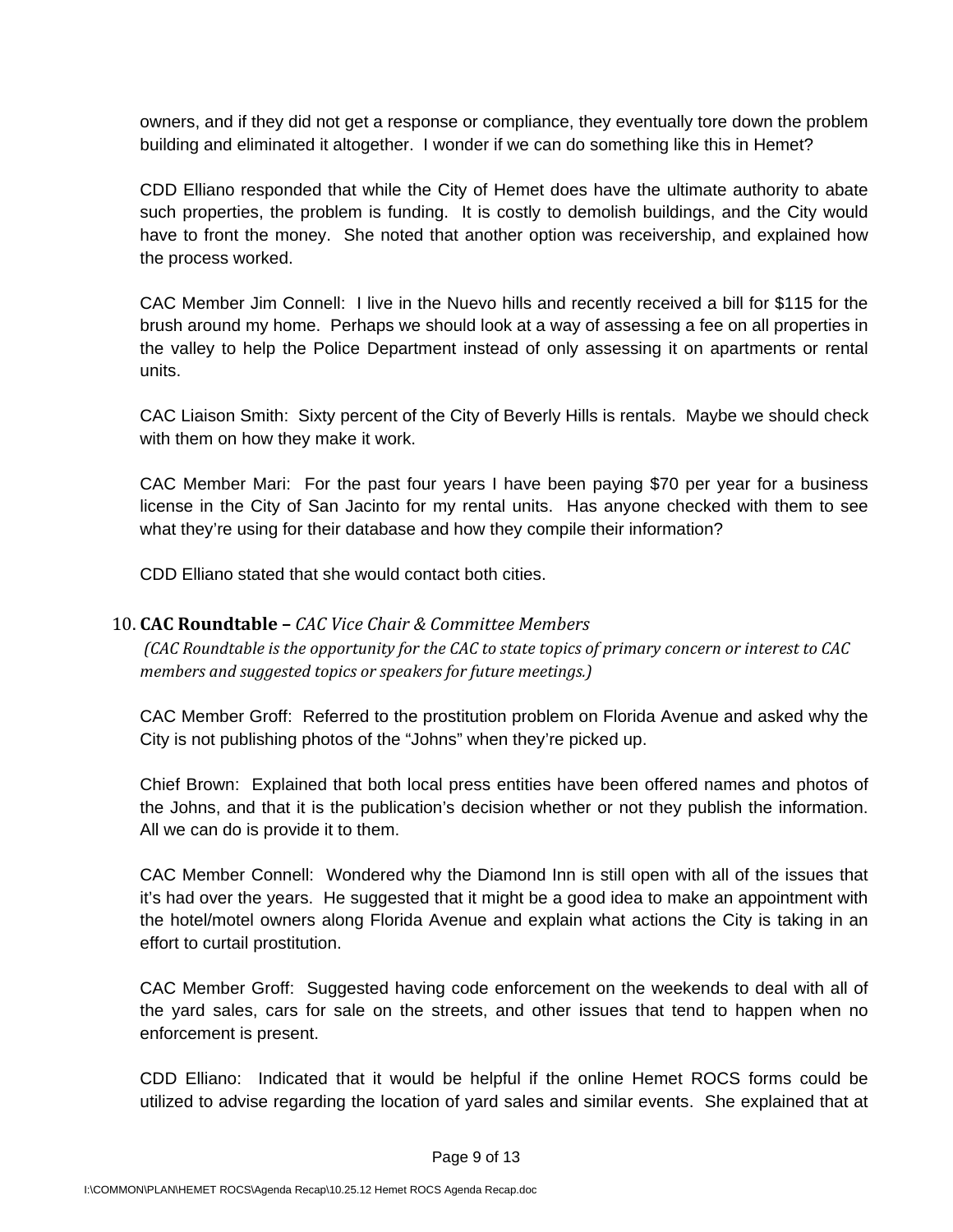one time the code officers were being rotated on weekends. There was then a period of time where we had only two officers, and they were needed during the week. If it is determined that there is a significant need on the weekends, we can reinstitute the coverage.

CAC Member Gorman: Noted that Supervisor Jeff Stone had spoken of a project where the County would donate vehicles to the City and paint them to utilize for patrols. He wondered if Hemet officials were aware of this program.

Chief Brown: Responded that yes, the City is aware and very interested. We are excited at the concept of acquiring these resources, and when that happens, will work with other department heads regarding where to use them.

CAC Member Gorman: Can we add as a future agenda item to meet with Supervisor Stone and discuss how we can utilize the vehicles and how many we could acquire?

CDD Elliano and Chief Brown: Yes, that can be added to a future agenda.

CAC Member Fowler: I've seen a lot of community participation on the streets that was unexpected. How is it on the streets these days for the Police Department?

Chief Brown: Responded that the community participation was very encouraging.

CAC Member Groff: I follow the Police Department on Facebook and also receive email updates. I am so thankful that you are out there going after the criminals.

CAC Member Connell: I have invited people on Facebook to participate in our community walk through blighted areas in order to see what's really happening out there. I have also asked Mark Orme to join us, and he plans to try and work that out. My wife and I walk regularly with a city employee from San Jacinto who wants to be involved. One other woman has walked with us in the past. We would love to have volunteers participate. The Police Department is also welcome to join in.

CAC Member Eric Gosch: I have been an advocate for code enforcement volunteers, not necessarily on the street, but in the backroom as well. Only two to three people leaves the City very unmanned.

CDD Elliano: Indicated that there is a great deal of administrative activities in the code enforcement unit. A large amount of paperwork is included with each case. Almost every case has to be looked at as if it will end up in court, so a complete record is imperative and requires a lot of time. Volunteers would be very helpful.

CAC Member Gosch: Perhaps a specific request from the City, noting that code enforcement volunteers are needed would be helpful. Regarding the 500+ units that are supposed to be developed on State Street, what does this mean, and how are we going to stop it?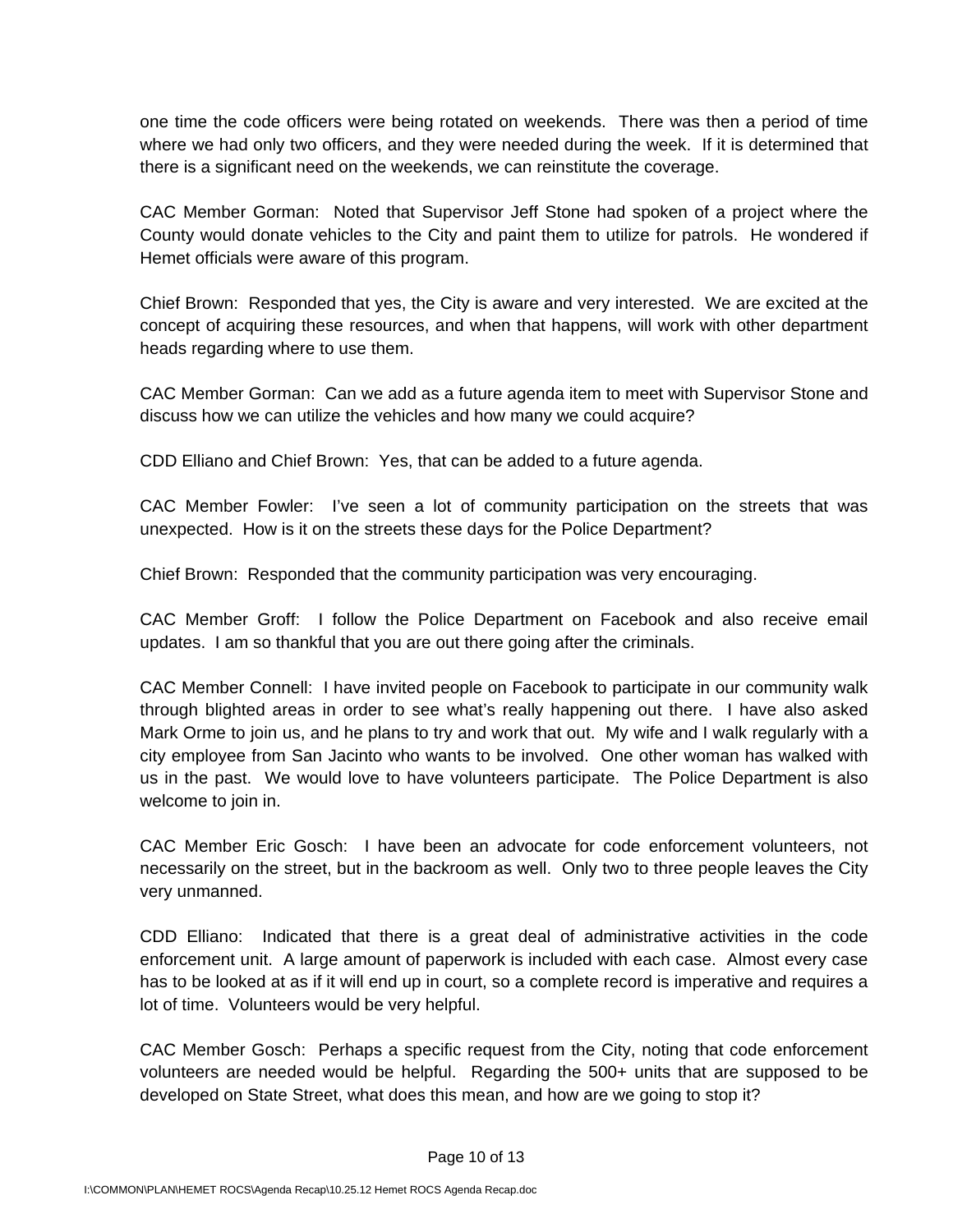CDD Elliano: I believe you are referring to the North Hemet Specific Plan that is being processed by the County of Riverside EDA. This is a mixed-use project with commercial and residential uses, including multi-family development. We have asked them to remove any reference to affordability that is present in their proposal. It does include some beneficial components, but we are aware that there is concern because of the density.

CAC Member Gosch: There is a definite feeling of consternation and puzzlement at this development proposal.

CDD Elliano: Advised for informational purposes that the first public hearing for the project was held before the Planning Commission on October  $16<sup>th</sup>$ , and was continued to the meeting of December  $4<sup>th</sup>$ .

CAC Vice Chair Hall: That is one of the most depressed areas in the City. Does the County just get to come in and build whatever they want?

CDD Elliano: The City still retains local land use control, so they must abide by our rules and ordinances and go through the normal city processes, but as the property owner they do have the right to pursue development of the site as they choose, as long as is is allowed per our codes, or the new Specific Plan.

### *11.* **Identification of Agenda Items for Next Meeting** *CAC Vice Chair and City Staff*

None discussed, other than CAC Member Gorman's request in an earlier portion of the agenda that a meeting with Supervisor Stone be placed on a future agenda to discuss their vehicle donation program.

### *12.* **Comments from the Public regarding items not on the agenda –** *CAC Vice Chair*

(This is an optional portion of the agenda at the discretion of the Chair, and allowed as time permits.)

Paula Licitra: Introduced herself as the property management assistant for Casa Del Rey, which is a community with 267 mobile homes. We recently celebrated five months of being crime free in our fully gated community. Shortly thereafter, the east side office was broken into on October 15<sup>th</sup>. Then a barbecue grill was stolen, a home was burglarized, and an RV in one of our storage units was broken into. After five months with no crime we were plagued with four events in only a few days. We have a neighborhood watch program in place that consists of about 40 people, and all are perplexed as to what happened. We would like to request some additional police patrols in our community for the time being. We just want to see this activity stop since we don't feel safe in this community anymore.

CAC Member Gorman: Inquired regarding the location of the park.

Ms. Licitra: North Lake Street near the Ramona Expressway.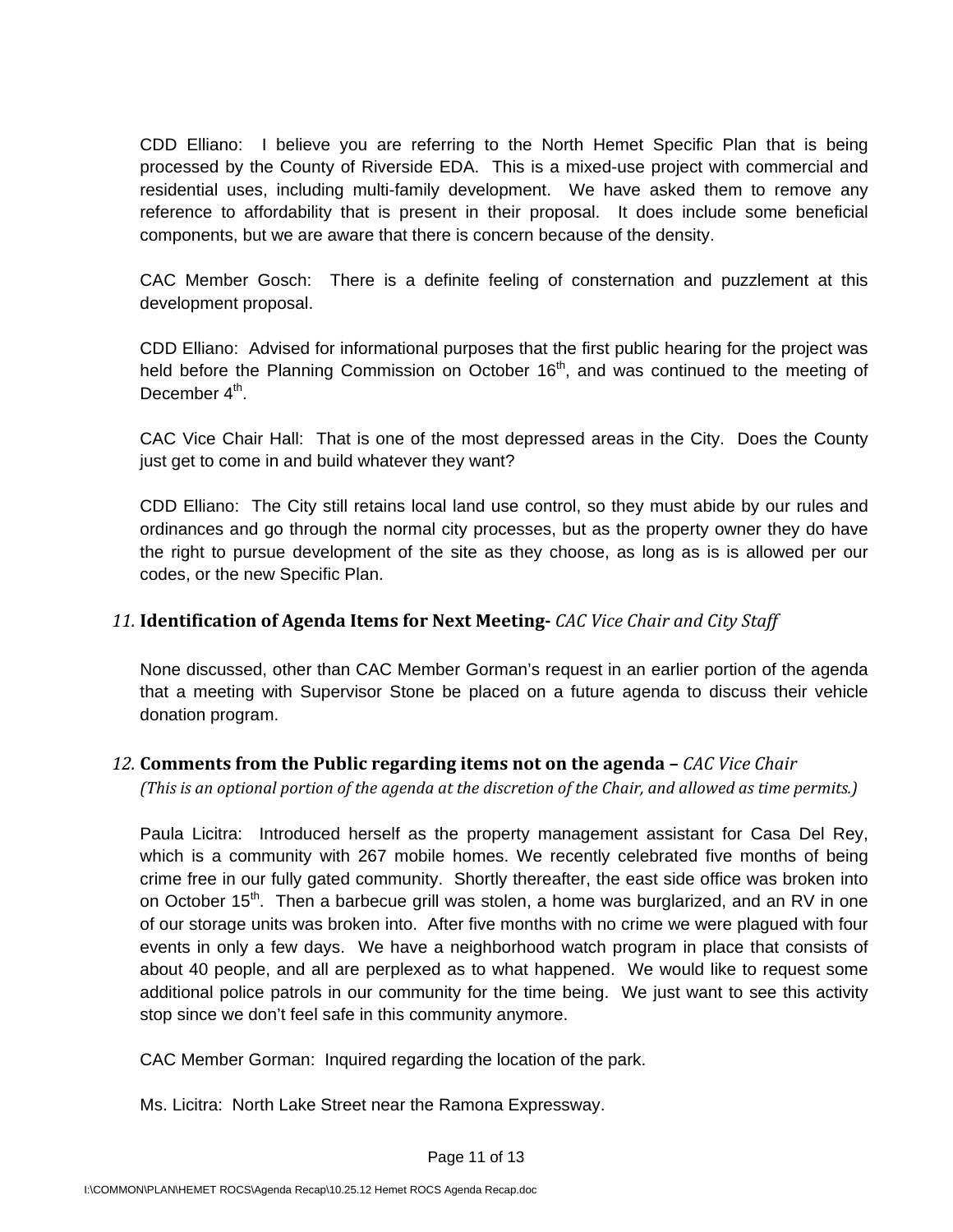Discussion ensued regarding how the payment of an additional \$25 per month in rent could provide for increased police protection.

Seth Weinger: Introduced himself as the president of Par 4 Properties, LLC, which is a real estate investment company that has been operating in the valley for the past 11 years. I update my business license every year, and have three income properties in the City of Hemet. I just want to say that real estate investors who have been looking at local properties have not been painted in the best light, but rather colored with a very broad stroke. My company's tag line since inception is "Building a Better Community One Home at a Time" and I have no problem paying an additional \$25 per month in rents and passing that cost along. Regarding the investors, we really don't want to discourage them from purchasing and rehabbing these vacant homes, but rather we should find a way to work with them to build a better level of renters. We would rather have these homes fixed than boarded up. I am all for everything that this program is doing, as a landlord. Keep in mind that the investors are serving a benefit, and we would have a lot more empty homes without them. The proper investment will bring more retail and commercial investment, and will benefit the City.

Debbie White: I have been attending the board meetings each month and want to be part of the solution, but I am now a statistic. On October  $14<sup>th</sup>$  my home on Wright Street was burglarized. It was very frightening to come home and find my house broken into upside down. I have talked to many others who have also been burglarized. Criminals are taking advantage of the decent citizens in the community, and I feel defenseless. She inquired about local defense courses, thanked the Police Department for their timely response to her call and all the other things that they do, and noted that she would be interested in volunteering for the ROCS program.

CAC Vice Chair Hall: Referred Ms. White to Seth Weinger who heads the local Crime-Stoppers Plus program. Also mentioned that there are a variety of martial arts studios in the valley, and she may want to consider getting a dog.

Anonymous Speaker: I am speaking under anonymity to avoid any retaliation. In our residential community we have been having problems with the kids trespassing and destroying property. The parents are often just as bad as the kids. I know several people who simply plan to move out of the valley. The police have been called but have not been very helpful, and did not even interview witnesses. I circulated a petition, but many in the neighborhood do not wish to get involved for fear of retaliation. I live in what was a high-end community, but within the last year it has been steadily declining due to these issues. I also now want to move from Hemet.

CAC Vice Chair Hall: Referred the speaker to Seth Weinger who is the coordinator of Crime-Stoppers Plus – a program established by United Communities Network – who may be able to offer some assistance in combating some of the issues in her neighborhood.

Marcia Scott: Spoke regarding the power outage within the London Spires Mobile Home Park that started on August 18<sup>th</sup> and continued for four days, followed by the electricity being out for up to three hours per day for the next six weeks. Over the initial four day outage, the residents were told by the owners to go to a hotel, and that they would be reimbursed for food and lodging. To date, they've received reimbursement in the amount of \$51, which was given as a deduction off of their last rent bill. One resident could not afford to pay her rent because of the costs that she incurred as a result of this issue, and is now being charged late fees. Some residents continue to have problems with their electricity. I would like to see something be done to help these people.